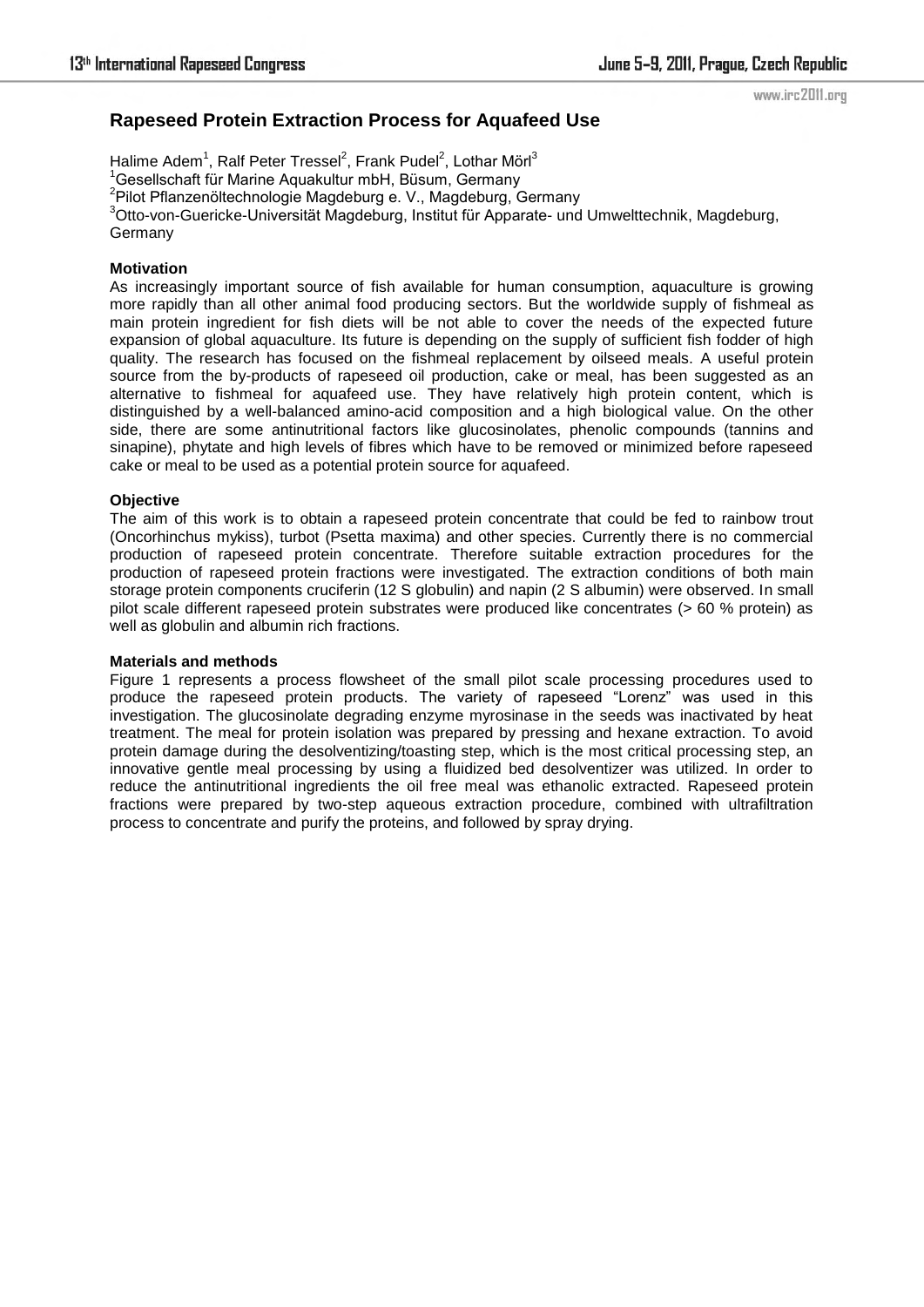

**Figure 1:** Process scheme for production of rapeseed protein concentrate

The molecular weight profile of the extracted rapeseed concentrates is shown in the Figure 2. The electrophoretic analysis revealed that the cruciferin rich protein (12 S globulin) was obtained by the first extraction and respectively by the second: napin rich protein (2 S albumin). The molecular weights of 32-29, 24-21 KDa for cruciferin subunits and 14-10 KDa for napin subunits were observed in this samples.



**Figure 2:** SDS–PAGE in reducing conditions of fractions: (1), (3) and (4) protein fraction of first extraction; (2) and (5) protein fraction of second extraction

# **Results**

By variation of the processing parameters the contents of antinutritive substances and the process efficiency were adjusted. Figure 3 shows the lowering of antinutritive substances by processing of rapeseed into protein concentrate (RPC). The reduction of the antinutritive compounds provides a successful replacement of fishmeal without negative effects on growth performance and health status of fishes. The nutrient content results are given in Figure 4. From the nutritional point of view RPC can be compared with fishmeal protein.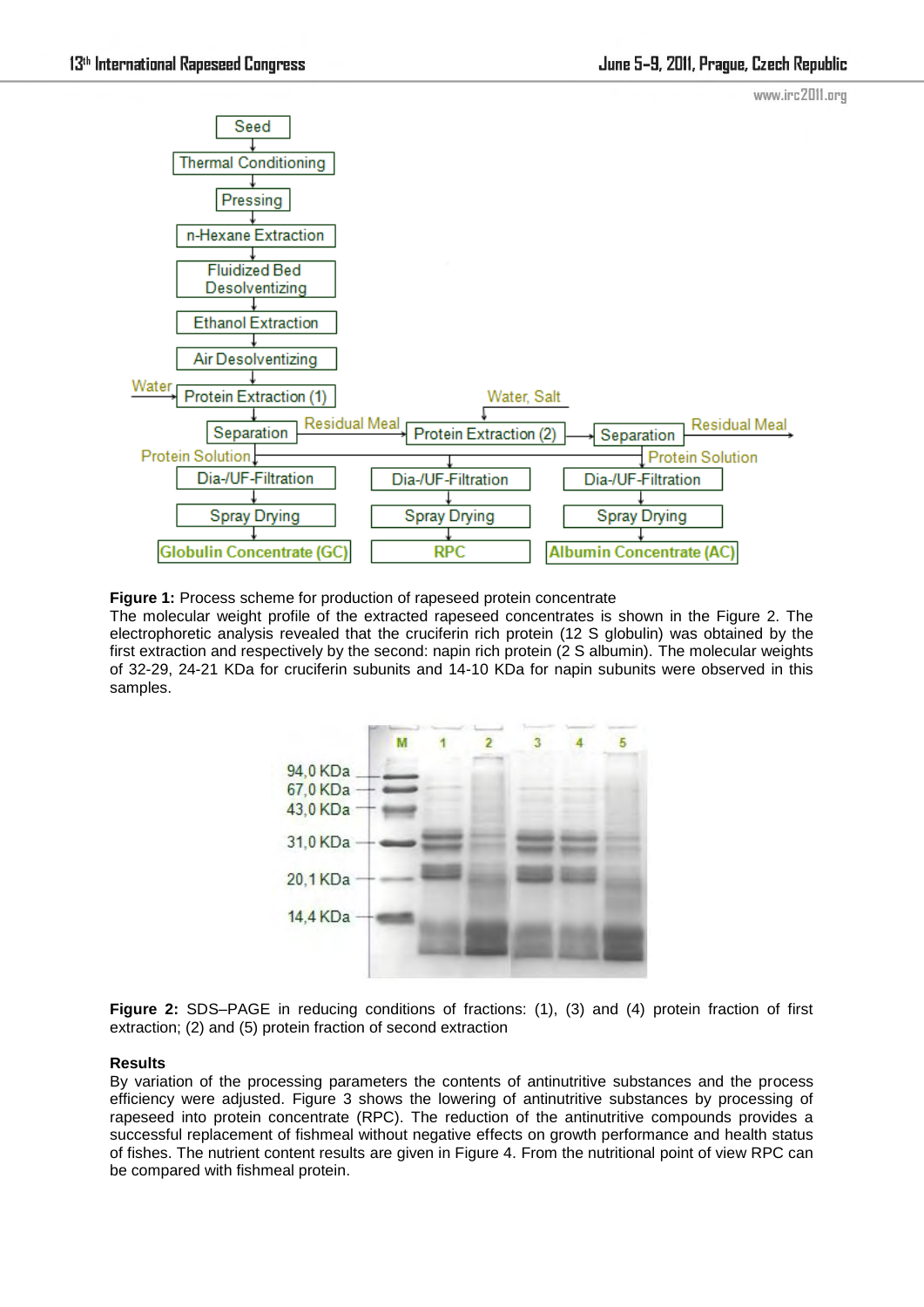



**Figure 3:** Composition of rapeseed and RPC





The results of the study of the amino acid content of fishmeal, rapeseed protein concentrate, globulin concentrate and albumin concentrate are presented in Table 1. The rapeseed protein substrates are excellent source of all essential amino acids. They have amino acid levels equal to or greater than fishmeal with the exception of methionine (by the GC and AC) and lysine (by the GC). The amino acid profile of rapeseed protein products reflects well the fish amino acid needs which could imply higher substitution levels.